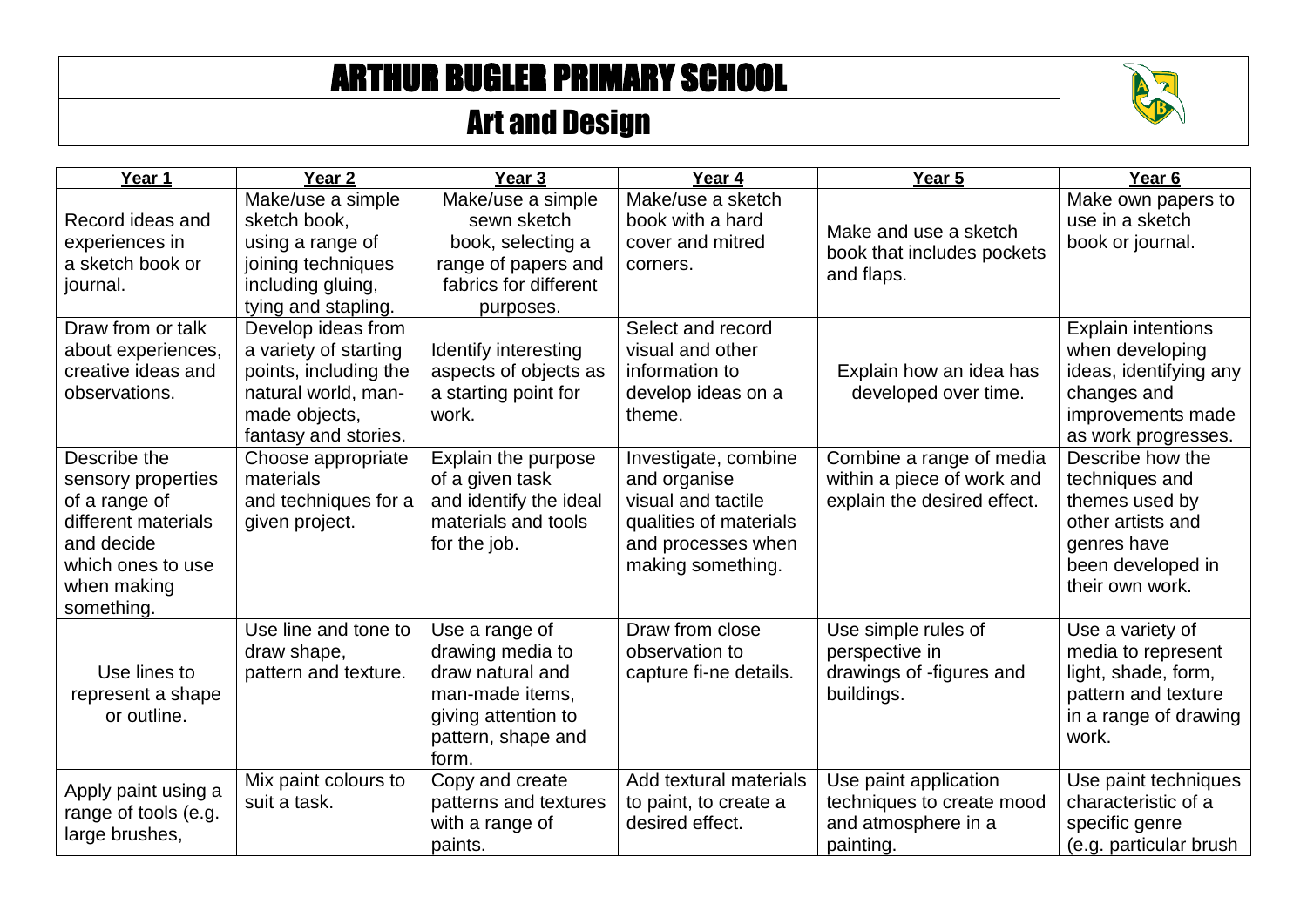| hands, feet, rollers<br>and pads).                                                     |                                                                                                                             |                                                                                                                 |                                                                                    |                                                                                                                               | strokes, colours and<br>paint application<br>techniques).                                                                                               |
|----------------------------------------------------------------------------------------|-----------------------------------------------------------------------------------------------------------------------------|-----------------------------------------------------------------------------------------------------------------|------------------------------------------------------------------------------------|-------------------------------------------------------------------------------------------------------------------------------|---------------------------------------------------------------------------------------------------------------------------------------------------------|
| Handle and<br>manipulate rigid<br>and malleable<br>materials and say<br>how they feel. | Use modelling<br>materials to create<br>an imaginary or<br>realistic form.                                                  | Use a range of<br>modelling materials<br>and tools, choosing<br>the one most<br>appropriate to a<br>given task. | Add embellishments<br>and decorations to<br>enhance a form or<br>sculpture.        | Carve and sculpt materials<br>using a range of tools and<br>finishing techniques (e.g.<br>sanding, etching and<br>smoothing). | Create abstract<br>forms choosing<br>appropriate materials<br>and tools,<br>demonstrating the<br>awareness and<br>influence of a<br>specific art genre. |
| Create simple<br>mono prints using a<br>range of printing<br>utensils.                 | Create single and<br>multi-coloured<br>prints using a range<br>of printing<br>techniques.                                   | Make repeat pattern<br>prints for<br>decorative purposes<br>using various natural<br>materials.                 | Use a motif and<br>stencil to create a<br>mono or repeat print.                    | Create a detailed block for<br>printing using string, card,<br>foam or lino.                                                  | Using digital<br>software, create<br>abstract prints which<br>involve<br>experimentation<br>with colour, size,<br>shape and repetition.                 |
| Cut and tear paper<br>and glue it to a<br>surface.                                     | Cut and tear fabrics<br>and papers,<br>attaching them<br>using different<br>joining techniques.                             | Use a variety of<br>materials to create<br>a collage on a theme.                                                | Create a photo<br>montage of digital<br>images to achieve a<br>particular purpose. | Create a monochromatic<br>collage which incorporates<br>text.                                                                 | Embellish a 3-D form<br>using<br>collage techniques<br>(decoupage).                                                                                     |
| Take a self portrait<br>or a photograph<br>of someone else.                            | Use a zoom feature<br>to show an object in<br>detail.                                                                       | Take photographs<br>and explain their<br>creative vision.                                                       | Take a picture from<br>an unusual<br>or thought-provoking<br>viewpoint.            | Compose a photograph<br>with an emphasis on<br>textural qualities, light and<br>shade.                                        | Combine images<br>using digital<br>technology, colour,<br>size and rotation.                                                                            |
| Name primary<br>colours and collate<br>colours into groups<br>of similar shades.       | Select and match<br>colours when<br>painting from<br>observation,<br>explaining how<br>different colours<br>make them feel. | Create and use a<br>palette of natural<br>colours to paint from<br>outdoor observation.                         | Use complementary<br>and contrasting<br>colours for effect.                        | Add black and white to<br>paint to create subtle tints<br>and tones, light and<br>shade.                                      | Mix and use colour<br>to reflect mood<br>and atmosphere.                                                                                                |
| Create a simple<br>pattern using                                                       | Create patterns<br>using natural<br>materials (e.g.                                                                         | Imprint a range of<br>patterns into<br>modelling materials                                                      | Use bold colour and<br>geometric shapes to                                         | Use rubbing techniques<br>(frottage art) to collect<br>patterns and textures.                                                 | Use pattern to add<br>detail, movement                                                                                                                  |